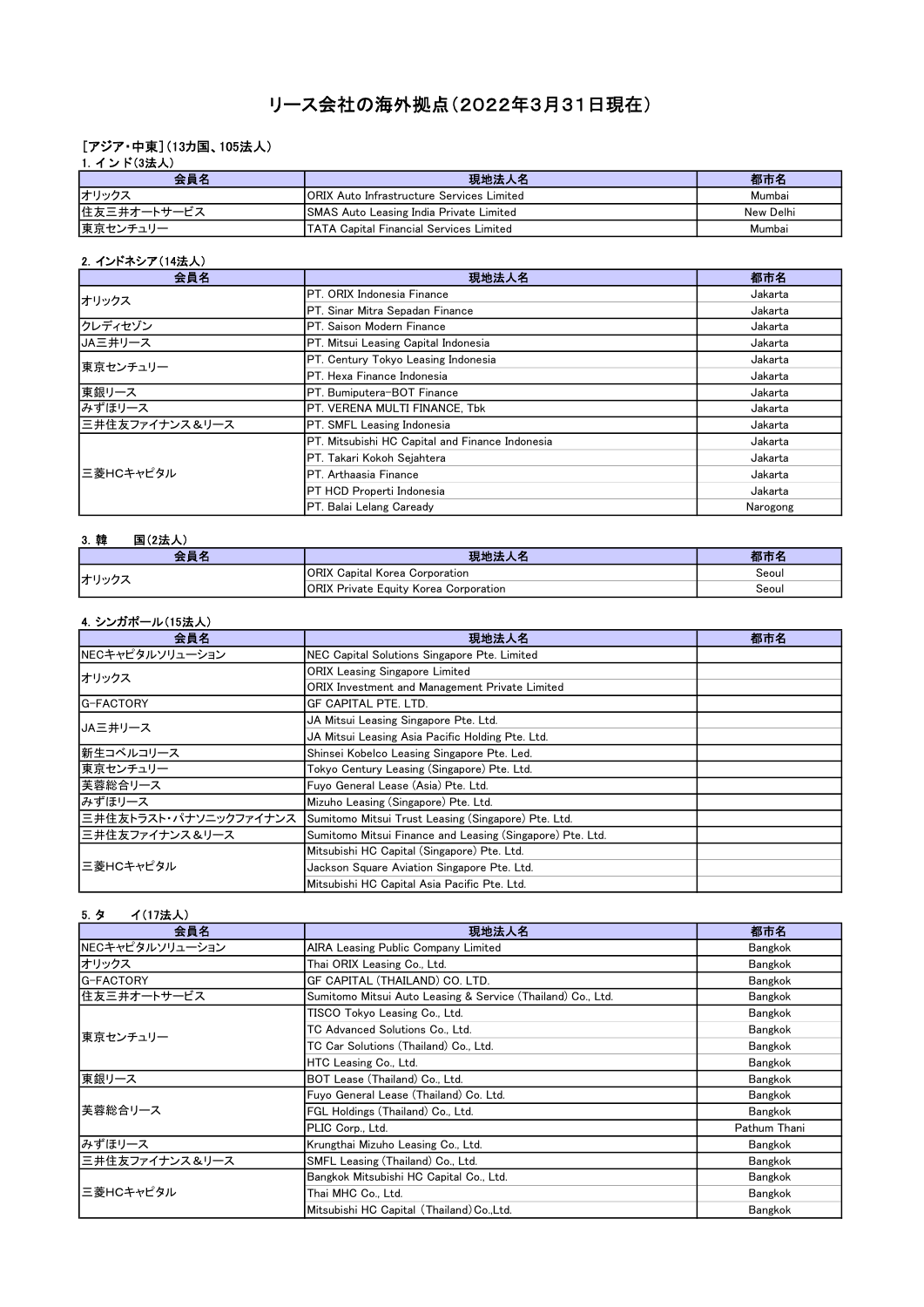| <b>湾(7法人)</b><br>6. 台 |                                             |        |
|-----------------------|---------------------------------------------|--------|
| 会員名                   | 現地法人名                                       | 都市名    |
|                       | <b>ORIX Taiwan Corporation</b>              | Taipei |
| オリックス                 | <b>ORIX Auto Leasing Taiwan Corporation</b> | Taipei |
|                       | <b>ORIX Taiwan Asset Management Company</b> | Taipei |
| JA三井リース               | Taipei Branch                               | Taipei |
| 昭和リース                 | Taipei Branch                               | Taipei |
| 東京センチュリー              | President Tokyo Corporation                 | Taipei |
| 芙蓉総合リース               | Fuyo General Lease (Taiwan) Co., Ltd.       | Taipei |

#### 7.中 国(18法人)

| 会員名            | 現地法人名                                                          | 都市名       |
|----------------|----------------------------------------------------------------|-----------|
|                | <b>ORIX China Corporation</b>                                  | Shanghai  |
| オリックス          | ORIX (China) Investment Co., Ltd.                              | Dalian    |
|                | ORIX China Industrial Holdings Limited                         |           |
|                | Tokyo Century Leasing China Corporation                        | Shanghai  |
|                | Tokyo Century Factoring China Corporation                      | Shanghai  |
| 東京センチュリー       | Tong-Sheng Finance Leasing Co., Ltd.                           | Suzhou    |
|                | Dalian Bingshan Group Hua Hui Da Financial Leasing Co., Ltd.   | Dalian    |
|                | Suzhou New District Furui Leasing Co., Ltd.                    | Suzhou    |
| 東銀リース          | BOT LEASE (TIANJIN) CO., LTD.                                  | Tianjin   |
|                | BOTL Factoring (Shanghai) Co., Ltd.                            | Shanghai  |
| 芙蓉総合リース        | Fuyo General Lease (China) Co., Ltd.                           | Shanghai  |
| みずほリース         | MizuhoLeasing (China) Ltd.                                     | Shanghai  |
| 三井住友ファイナンス&リース | Sumitomo Mitsui Finance and Leasing (China) Co., Ltd.          | Guangzhou |
|                | Shanghai Sumitomo Mitsui Finance and Leasing Co., Ltd.         | Shanghai  |
|                | Shanghai Sumitomo Mitsui General Finance and Leasing Co., Ltd. | Shanghai  |
| 三菱HCキャピタル      | Mitsubishi HC Capital Leasing (Beijing) Co., Ltd.              | Beijing   |
|                | Mitsubishi HC Capital Factoring (Shanghai) Co., Ltd.           | Shanghai  |
|                | Mitsubishi HC Capital (Shanghai) Co., Ltd.                     | Shanghai  |

### 7.中 国 (香 港)(10法人)

| 会員名            | 現地法人名                                                   | 都市名     |
|----------------|---------------------------------------------------------|---------|
|                | <b>ORIX Asia Limited</b>                                |         |
| オリックス          | <b>ORIX Asia Capital Limited</b>                        |         |
|                | <b>ORIX Finance Services Hong Kong Limited</b>          |         |
| 首都圏リース         | DFL-Shutoken Leasing (Hong Kong) Company Limited        |         |
| 芙蓉総合リース        | Fuyo General Lease (HK) Limited                         |         |
| 三井住友ファイナンス&リース | Sumitomo Mitsui Finance and Leasing (Hong Kong) Limited |         |
|                | MHC Capital & Finance (Hong Kong) Limited               |         |
| 三菱HCキャピタル      | <b>ELFC Hong Kong Limited</b>                           |         |
|                | Mitsubishi HC Capital (Hong Kong) Limited               | Kowloon |
|                | Mitsubishi HC Capital Management (China) Limited        | Kowloon |

#### 8.パキスタン(1法人)

|                         | .                                                                   |         |
|-------------------------|---------------------------------------------------------------------|---------|
| lđ<br>— 1 I м <i>ія</i> | $\bigcap$<br>Limited<br>Pakistan<br>easing<br><b>URIA</b><br>.∟ea∍⊬ | Karachi |

## 9. フィリピン(4法人)

| 会員名      | 現地法人名                                                    | 都市名         |
|----------|----------------------------------------------------------|-------------|
| オリックス    | <b>ORIX METRO Leasing and Finance Corporation</b>        | Makati City |
| 東京センチュリー | <b>BPI Century Tokyo Lease &amp; Finance Corporation</b> | Manila      |
| 東銀リース    | BOT Lease and Finance Philippines, Inc.                  | Manila      |
| みずほリース   | PNB-Mizuho Leasing & Finance Corp.                       | Manila      |

#### 10.ベトナム(4法人)

| 会員名                                                      | 現地法人名                                                             | 都市名              |
|----------------------------------------------------------|-------------------------------------------------------------------|------------------|
| IG-FACTORY                                               | IGF CAPITAL (VIETNAM) CO. LTD.                                    | Ho Chi Minh City |
| みずほリース                                                   | Vietnam International Leasing Company Limited                     | Ho Chi Minh City |
| 三井住友トラスト・パナソニックファイナンス  BIDV-SuMi TRUST Leasing Co., Ltd. |                                                                   | Ha Noi           |
| 三菱HCキャピタル                                                | Mitsubishi HC Capital Inc. Ho Chi Minh City Representative Office | Ho Chi Minh City |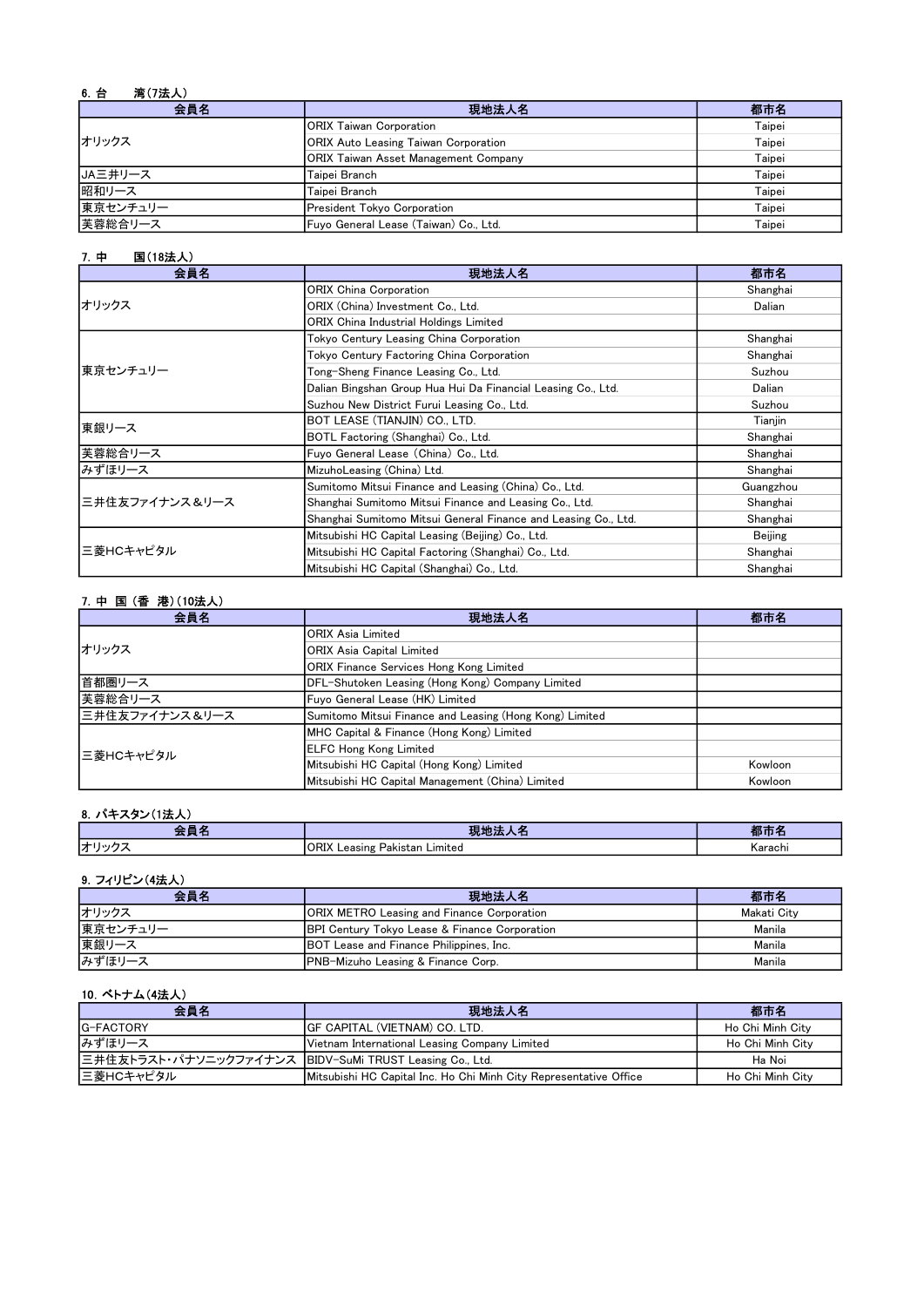#### 11.マレーシア(7法人)

| 会員名             | 現地法人名                                      | 都市名          |
|-----------------|--------------------------------------------|--------------|
| NECキャピタルソリューション | NEC Capital Solutions Malaysia Sdn. Bhd.   | Kuala Lumpur |
| オリックス           | <b>ORIX Leasing Malaysia Berhad</b>        | Kuala Lumpur |
| <b>JA三井リース</b>  | JAML Malaysia Sdn. Bhd.                    | Kuala Lumpur |
| 東京センチュリー        | Tokyo Century Capital (Malaysia) Sdn. Bhd. | Kuala Lumpur |
| 三井住友ファイナンス&リース  | SMFL Leasing (Malaysia) Sdn. Bhd.          | Kuala Lumpur |
| l三菱HCキャピタル      | ALD MHC Mobility Services Malaysia Sdn Bhd | Kuala Lumpur |
|                 | Mitsubishi HC Capital Malaysia Sdn. Bhd.   | Kuala Lumpur |

#### 12.ミャンマー(2法人)

| 会員名            | 現地法人名                                                      | 都市名    |
|----------------|------------------------------------------------------------|--------|
| 東京セン<br>ヽノキュリー | Yoma Fleet Ltd.                                            | Yangon |
| 三菱HCキャピ        | Yangon Representative Office<br>Mitsubishi HC Capital Inc. | Yangon |

### 13.モンゴル(1法人)

| - -<br><b>즈戶口</b> | <b>The Card</b><br>544<br>$\sim$<br>クレー | 郁田          |
|-------------------|-----------------------------------------|-------------|
| みずに<br>は丸紅<br>╭   | <b>TDB Leasing LLC</b>                  | Ulaanbaatar |

#### [北米・中南米](4カ国、42法人)

| 14. アメリカ合衆国(35法人)<br>会員名 | 現地法人名                                       | 都市名                      |
|--------------------------|---------------------------------------------|--------------------------|
| NECキャピタルソリューション          | NEC Financial Services. LLC                 | Saddle Brook, New Jersey |
|                          | <b>ORIX Corporation USA</b>                 | Dallas                   |
|                          | ORIX Real Estate Capital Holdings, LLC      | New York                 |
|                          | Boston Financial Investment Management, LP  | <b>Boston</b>            |
| オリックス                    | Boston Partners Global Investors, Inc.      | <b>Boston</b>            |
|                          | Harbor Capital Advisors. Inc.               | Chicago                  |
|                          | NXT Capital Group, LLC                      | Chicago                  |
|                          | JA Mitsui Leasing Capital Corporation       | New York                 |
|                          | JA Mitsui Leasing USA Holdings, Inc.        | New York                 |
|                          | JAML MRC Holding, Inc.                      | New York                 |
| JA三井リース                  | Mitsui Rail Capital LLC.                    | Chicago                  |
|                          | First Financial Corporate Services, Inc.    | Placentia                |
|                          | <b>First Financial Holdings, LLC</b>        | Placentia                |
|                          | CSI Leasing, Inc.                           | St. Louis                |
|                          | Tokyo Century (USA) Inc.                    | New York                 |
|                          | AP Equipment Financing Inc.                 | Bend                     |
|                          | Fiber Marketing International, Inc.         | Washington               |
| 東京センチュリー                 | Work Truck Direct. Inc                      | Portland                 |
|                          | <b>Aviation Capital Group LLC</b>           | Newport Beach            |
|                          | TC Skyward Aviation U.S., Inc.              | Centennial               |
|                          | <b>GA Telesis, LLC</b>                      | Florida                  |
|                          | Gateway Engine Leasing, LLC                 | Florida                  |
| 芙蓉総合リース                  | Fuvo General Lease (USA) Inc.               | New York                 |
|                          | Pacific Rim Capital. Inc.                   | Irvine                   |
| みずほ丸紅リース                 | Mizuho Marubeni Leasing America Corporation | New York                 |
| 三井住友トラスト・パナソニックファイナンス    | Midwest Railcar Corporation                 | Edwardsville             |
|                          | Mitsubishi HC Capital (U.S.A.) Inc.         | New York                 |
|                          | <b>ENGS Commercial Finance Co.</b>          | Itasca                   |
|                          | Jackson Square Aviation                     | San Francisco            |
|                          | Beacon Intermodal Leasing, LLC              | Boston                   |
| 三菱HCキャピタル                | CAI International. Inc.                     | San Francisco            |
|                          | PNW Railcars, Inc.                          | Portland                 |
|                          | <b>MHC America Holdings Corporation</b>     | New York                 |
|                          | Mitsubishi HC Finance America LLC           | New York                 |
|                          | Mitsubishi HC Capital America, Inc.         | Norwalk                  |

### 15.カ ナ ダ(4法人)

| 会員名       | 現地法人名                                      | 都市名      |
|-----------|--------------------------------------------|----------|
| 芙蓉総合リース   | Fuyo General Lease (Canada) Inc.           | Toronto  |
|           | <b>ITDF Group Inc.</b>                     | Edmonton |
| 三菱HCキャピタル | Mitsubishi HC Capital Canada, Inc.         | Toronto  |
|           | Mitsubishi HC Capital Canada Leasing, Inc. | Quebec   |

### 16.ブラジル(1法人)

| . .<br><u>and the second second</u><br>___ | <b>THE LOC</b><br>.<br>ᄉᆷ<br>つい | $\blacksquare$ |
|--------------------------------------------|---------------------------------|----------------|
| オリック                                       | <b>IRЬ</b>                      | Paulo          |
| ╭                                          | Capital S.A.                    | Sao            |